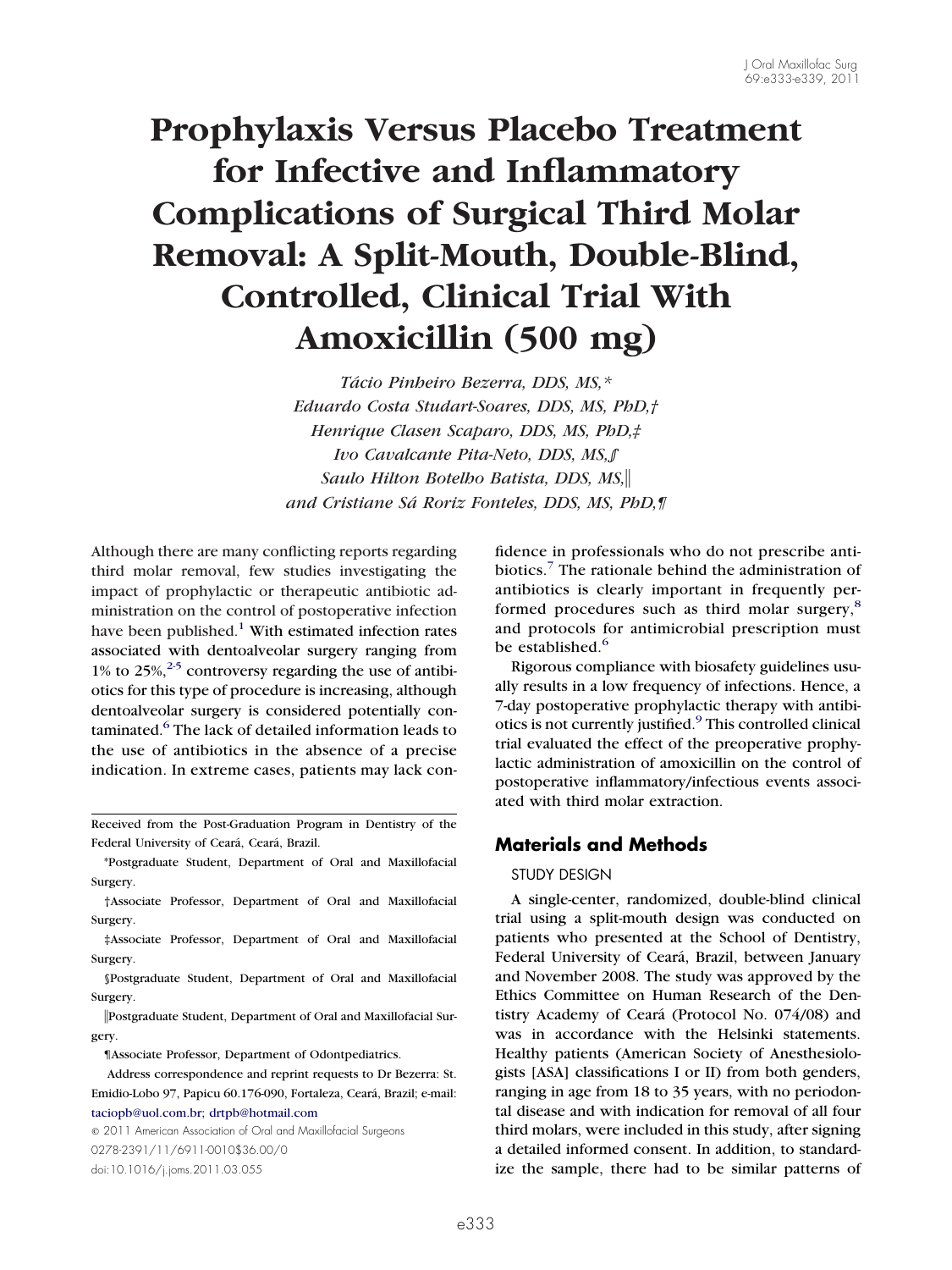teeth and root formation, position, and degree of impaction between upper and lower third molars of the right and left sides of the mouth.

Exclusion criteria consisted of tobacco use, patients with orthodontic bands on the second molars, pregnant or breast-feeding women, contraceptive users, patients with chronic systemic disorders, patients with a history of allergies or adverse effects associated with antibiotics, and individuals who had used antibiotics over the previous 3 months. On the day of surgery, presence of any pre-existing acute inflammatory or infectious condition was also grounds for exclusion. Surgical procedures were timed; thus when a procedure required more than 2 hours, the patient was removed from the study sample.

#### POPULATION

The study sample was derived from 800 patients who sought the dental school for third molar extraction throughout the duration of this study. Of these, 45 subjects met the inclusion criteria, but 9 chose not to participate. One patient were removed from the study for lack of compliance with the postoperative evaluation appointment, and a second patient became pregnant. Thus, the final study sample consisted of 34 patients.

Each patient was submitted to 4 surgical procedures in 2 clinical sessions for removal of 4 third molars. One upper and one lower third molar of the same side were removed during each session. Preoperatively, patients were treated with either two 500 mg capsules of amoxicillin (NeoQuímica, São Paulo, Brazil) or with a placebo, administered orally 1 hour before the procedure, as recommended for healthy patients.<sup>[10](#page-5-6)</sup> Placebo consisted of 2 capsules containing 500 mg of starch each and were the same size and color as the amoxicillin treatment. This split-mouth methodology allowed control of the variables related to the biological response or surgical difficulties encountered between the experimental and control sides.

The right and left sides of the mouth were allocated randomly into 1 of 2 groups, a blind collaborator placed the amoxicillin and placebo matching capsules in transparent and sterile boxes identified as "Patient no. \_\_\_ A" and Patient no. \_\_\_ B." After recording which drug was deposited in each box, the boxes were shown to the patient, who chose one of the vials to be administered on the first clinical session and the other for the second session. Subsequently, a coin was used to decide which side to do first. With this strategy, researcher and patient were left blind to which medication was administered in each case.

During the first appointment, the initial parameters of maximum mouth opening (Therabite Range-of-Motion Scales), symptomatology (numerical rating scale of pain), and linear distances between facial landmarks (tragus-gnathion; tragus-chelion; tragus-alare; gonion-alare; gonion-exocanthion) were recorded.

Surgery was performed by the same team on all patients, and a standardized technique was used. The same surgical technique was used on the right and left sides of the mouth in an attempt to render an equivalent level of transoperatory trauma. The surgeon (TPB) was a specialist in oral and maxillofacial surgery with 7 years of experience in dentoalveolar surgery. Surgery was performed on an outpatient basis under local anesthesia, rigorously following biosafety guidelines. Standard postoperative treatment was prescribed for both groups with Nimesulid 100 mg (EMS, São Paulo, Brazil) every 12 hours for 4 days and dipyrone 500 mg (Boehringer, São Paulo, Brazil) every 6 hours for 2 days.

Postoperative data were collected from all patients after 3, 7, and 14 days and were evaluated regarding local (soft tissue edema or ulcer on the surgical field), inflammatory (pain, edema, limitation of mouth opening), or infective (presence of purulent secretion, alveolitis, and body temperature  $>37.5^{\circ}$ C) events. Patients rated pain on a numeric rating scale. For the comparison of edema and maximum mouth opening, the measurements performed during the first assessment were repeated on all postoperative evaluation sessions. An increase in body temperature was measured with a thermometer placed under the armpit for 5 minutes. The presence of local swelling/ulcer, purulent material, and alveolitis was evaluated clinically. Alveolitis sicca was diagnosed as the presence of postoperative pain in and around the extraction site, which increased in severity at any time between 1 and 3 days after the extraction, accompanied by a partially or totally disintegrated blood clot within the alveolar socket, with or without halitosis. $11$  Purulent material and local swelling/ulcer were defined as present when detected by clinical examination.

The data collected were analyzed statistically with the SPSS 15.0 program. Continuous variables were analyzed using the parametric Student *t* test for independent samples. Categorical variables were analyzed by the  $\chi^2$  test. Bilateral tests were used for comparisons, with the level of significance set at  $\alpha = 0.05$ . A *P* value  $\leq$ .05 was considered significant.

#### **Results**

Most participants were females  $(n = 23, 67.6\%)$ , with age ranging from 18 to 31 years (mean: 21.26  $\pm$ 3.42 years). Many patients presented more than 1 indication for surgery. Thus, 34 patients presented 61 complaints, in which history of pain  $(n = 16, 26.2%)$ and history of pericoronitis  $(n = 13, 21.13%)$  were most frequently observed.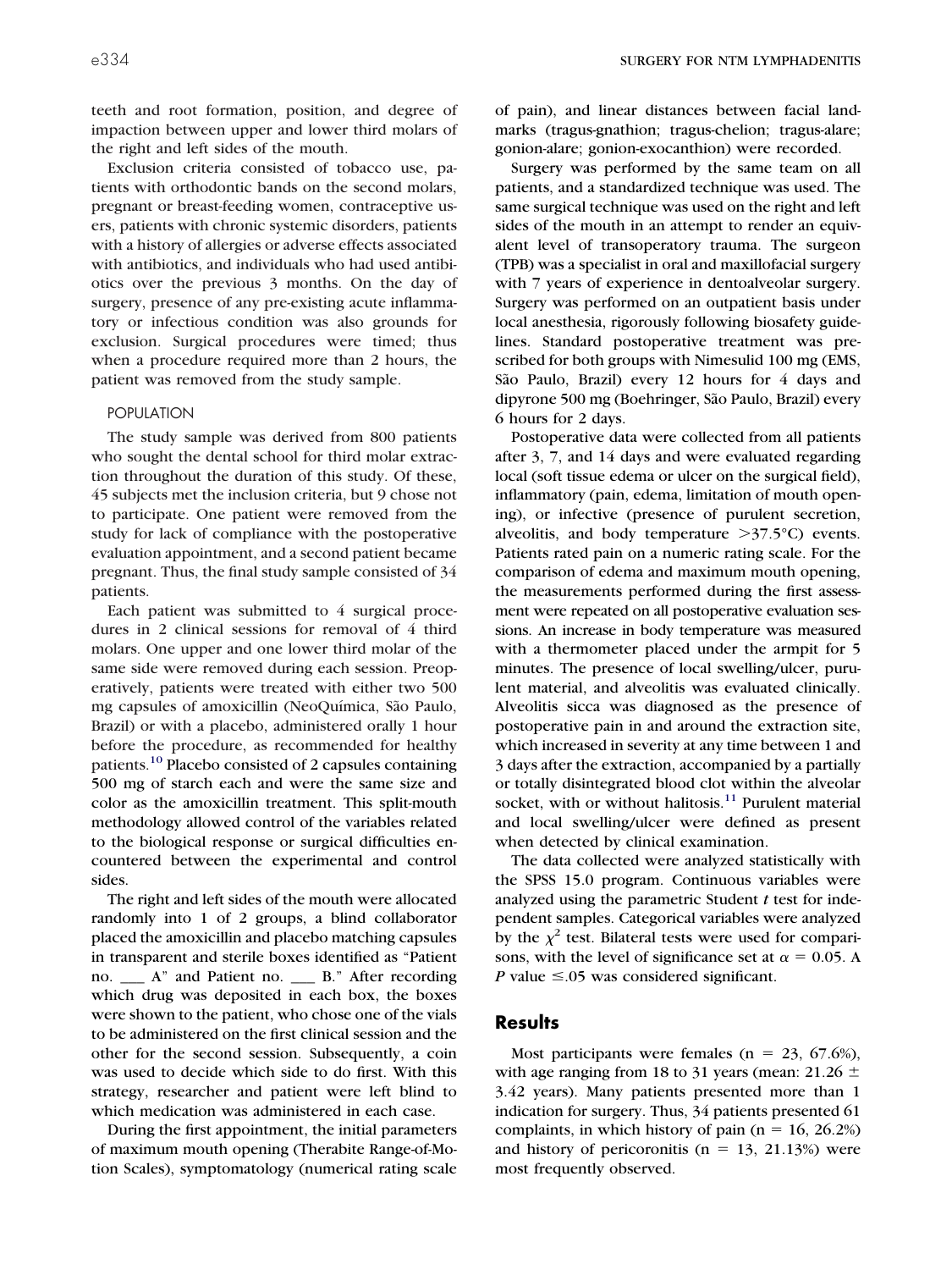Most impacted teeth ( $n = 58, 44.1\%$ ) were partially erupted,  $41.2\%$  (n = 56) were submucosal, and  $14.7\%$  $(n = 20)$  consisted on intraosseous impaction. Fifty percent of the third molars had their occlusal surfaces positioned between the occlusal plane and cementoenamel junction of the second molar (class B). Among the lower molars, in  $67.6\%$  ( $n = 46$ ) of the cases there was insufficient space between the anterior border of the mandibular ramus and distal surface of the second molar for the entire crown (class 2). In addition, most upper teeth were disto-angulated, and most lower teeth were mesio-angulated [\(Table 1\)](#page-2-0).

The mean duration of surgery was similar for the experimental and control groups, with an overall mean of 35 minutes, 31 seconds for each clinical session. Osteotomy was performed in 24 cases  $(70.6\%)$  and tooth sectioning in 15  $(44.1\%)$ . These procedures were performed only in the mandible because no upper tooth offered enough resistance to require osteotomy.

Although 50% of the patients presented inflammatory/infectious events on the third postoperative day, this incidence did not differ significantly between the experimental and control groups on any of the reassessments [\(Table 2\)](#page-3-0).

Comparison of the mean numerical rating of the pain scores showed a significant difference  $(P = .021)$ between the experimental and control groups only on day 7 [\(Table 3\)](#page-3-1). In the 2 groups, the mean pain scores were lower on the last assessment compared with the first. This difference was statistically significant for both the experimental group ( $P = .000$ ) and the control group ( $P = .028$ ).

No significant difference was observed in the level of edema between groups at any reevaluation time point. The maximum mouth opening value was significantly higher in the experimental group compared with the control group on day  $3 (P = .029;$  [Table 4\)](#page-3-2). On day 14, no significant difference between initial and final mouth opening values was observed in the experimental group ( $P = .058$ ), whereas these values remained lower than the initial mouth opening values in the control group ( $P = .012$ ).

Swelling of the soft tissues around the third molar extraction site was the most frequent finding after surgery, in both groups. Two cases of alveolitis were reported postoperatively (1 in the experimental group on day 3 and 1 in the control group on day 7) and drainage of purulent material was observed in 3 cases of the control group (1 on postoperative day 3 and 2 on day 7).

Difference in the frequency of inflammatory/infectious events was not observed between the experimental and control groups when osteotomy and tooth sectioning were performed. The duration of the surgical procedure was not significantly associated with

|                                                                                                                                                                                                                                                                                                                           |            | Vertical                  |               |                                        | Horizontal                  |   |                | Angulation |              |                                            |             |
|---------------------------------------------------------------------------------------------------------------------------------------------------------------------------------------------------------------------------------------------------------------------------------------------------------------------------|------------|---------------------------|---------------|----------------------------------------|-----------------------------|---|----------------|------------|--------------|--------------------------------------------|-------------|
| Tooth                                                                                                                                                                                                                                                                                                                     |            |                           |               |                                        |                             |   | 2 3 Horizontal | Mesio      | Vertical     | Disto                                      | Total       |
| Upper right third molar                                                                                                                                                                                                                                                                                                   |            | $10(29.4\%)$ $17(50.0\%)$ | J7 (20.6%)    |                                        |                             | I |                | 09 (26.5%) |              | 11 $(32.4\%)$ 14 $(41.2\%)$ 34 $(100.0\%)$ |             |
| Upper left third molar                                                                                                                                                                                                                                                                                                    | 10(29.4%)  | 17 (50.0%)                | 7(20.6%)      |                                        |                             |   |                | 09 (26.5%) | $11(32.4\%)$ | 14 (41.2%)                                 | 34 (100.0%) |
| Lower left third molar                                                                                                                                                                                                                                                                                                    | 13 (38.2%) | 17 (50.0%)                | 4 (11.8%)     |                                        | 11 $(32.4\%)$ 23 $(67.6\%)$ |   | 04 (11.8%)     | 17 (50.0%) | $10(41.2\%)$ | 03 (8.8%)                                  | 34 (100.0%) |
| Lower right third molar                                                                                                                                                                                                                                                                                                   |            | $13(38.2\%)$ $17(50.0\%)$ |               | $(11.8\%)$ 11 $(32.4\%)$ 23 $(67.6\%)$ |                             |   | 04 (11.8%)     | 17 (50.0%) | 10(41.2%)    | 03(8.8%)                                   | 34 (100.0%) |
| The vertical position of the occlusal surface of the third molar is in relation to the occlusion plane and cementoenamel junction of the second molar. The horizontal position<br>is according to Pell and Gregory classification. <sup>12</sup> Angulation position is according to Winter classification. <sup>13</sup> |            |                           |               |                                        |                             |   |                |            |              |                                            |             |
|                                                                                                                                                                                                                                                                                                                           |            |                           | $\frac{1}{2}$ |                                        |                             |   |                |            |              |                                            |             |

<span id="page-2-0"></span>**Table 1. CLASSIFICATION OF TOOTH POSITION**

Table 1. CLASSIFICATION OF TOOTH POSITION

Bezerra et al. Surgery for NTM Lymphadenitis. J Oral Maxillofac Surg 2011.  $\overline{50}$ for NTM Lymphadentis. J Oral Maxillofac Surg Bezerra et al. Surgery.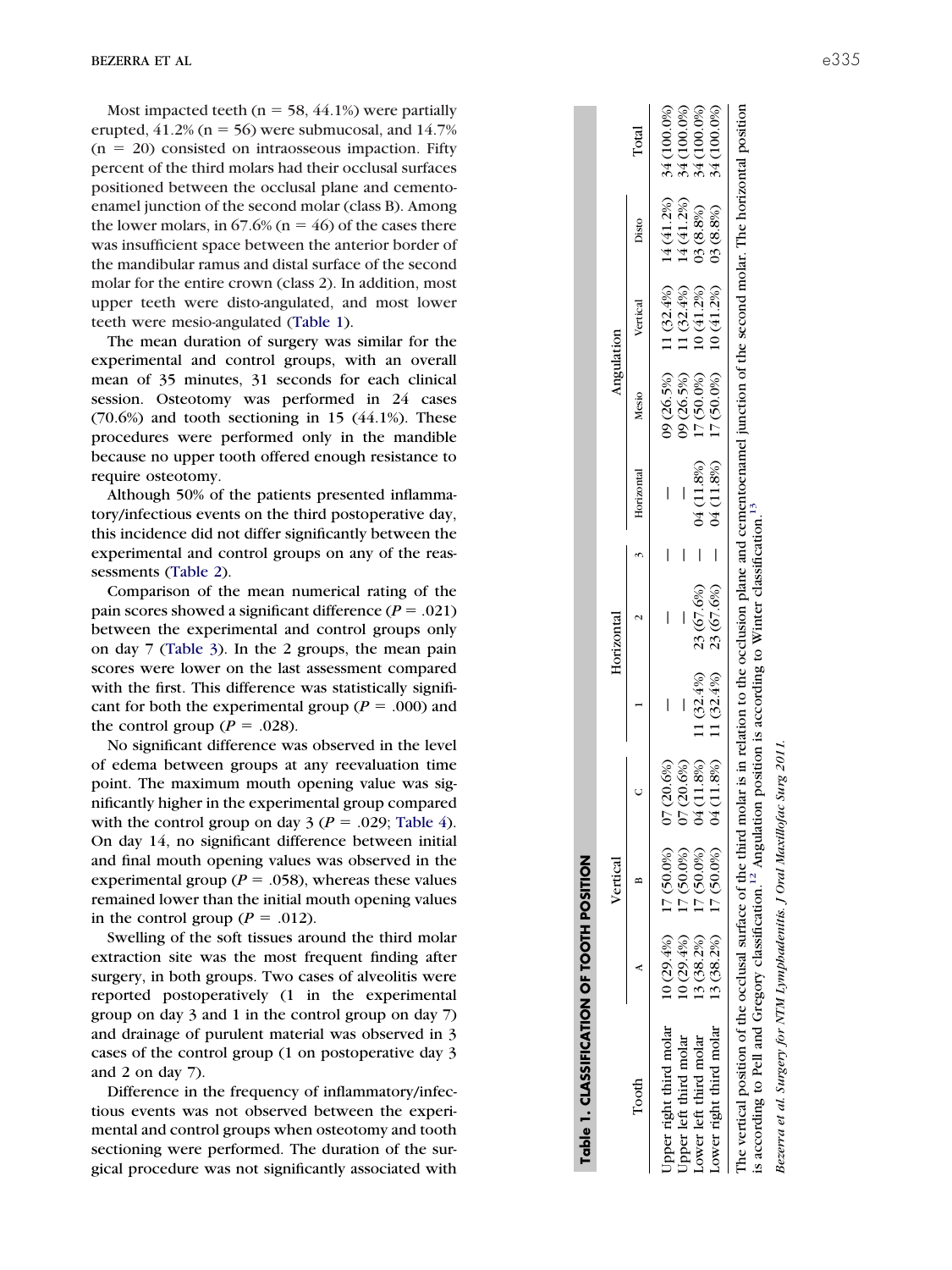| Evaluation                       | Inflammatory/Infectious | Experimental | Control      | P<br>Value* |
|----------------------------------|-------------------------|--------------|--------------|-------------|
| $3 \text{ days } (n\frac{1}{6})$ | Absent                  | 21 (61.8%)   | $17(50.0\%)$ | .329        |
|                                  | Present                 | 13 (38.2%)   | $17(50.0\%)$ |             |
| 7 days $(n/\%)$                  | Absent                  | 25 (73.5%)   | 20 (58.8%)   | .200        |
|                                  | Present                 | 09(26.5%)    | 14 (41.2%)   |             |
| 14 days $(n/\%)$                 | Absent                  | 28 (82.4%)   | 30 (88.2%)   | .493        |
|                                  | Present                 | 06(17.6%)    | 04(11.8%)    |             |

<span id="page-3-0"></span>**Table 2. CORRELATION OF INFLAMMATORY/INFECTIOUS EVENTS BETWEEN BOTH GROUPS**

 $*\chi^2$  test.

*Bezerra et al. Surgery for NTM Lymphadenitis. J Oral Maxillofac Surg 2011.*

the presence or absence of inflammatory or infectious events in either group.

# **Discussion**

When the oral and maxillofacial surgeon performs a more invasive or difficult procedure, there is an increased amount of trauma to the surgical site and surrounding tissues. A greater amount of tissue injury leads to increased inflammation in the perisurgical site.<sup>[14](#page-5-10)</sup> Careful surgical technique is effective in limiting tissue damage; however, the efficacy of a decreased bacteremia generated by preoperative antibiotic treatment in reducing inflammation of the perisurgical area remains controversial. A meta-analysis of randomized controlled clinical trials on the effectiveness of antibiotic prophylaxis in third molar surgery states that a well-designed randomized clinical trial is necessary to reach a definitive conclusion regarding antibiotic therapy for third molar surgery.<sup>[15](#page-5-11)</sup> Divergent terminology, classification, and treatment options make it difficult to establish an appropriate level of scientific evidence to support the use of antibiotic treatment before surgical procedures.<sup>[9](#page-5-5)</sup> These divergences are demonstrated by differences in the prevalence of postoperative complications after third molar surgery.<sup>[16](#page-5-12)</sup>

This study was carefully designed to control for the wide array of variables associated with this clinical

<span id="page-3-1"></span>

| Table 3. MEAN SPONTANEOUS PAIN VALUES |
|---------------------------------------|
| <b>BETWEEN THE GROUPS, MEAN (SD)</b>  |

| Evaluation | Experimental                   | Control           | P<br>Value* |
|------------|--------------------------------|-------------------|-------------|
| Initial    | $2.47 \left( \pm 3.10 \right)$ | $2.03 (\pm 2.52)$ | .521        |
| 3 days     | $1.47 (\pm 2.64)$              | $2.56 (\pm 2.70)$ | .098        |
| 7 days     | $1.59 (\pm 2.36)$              | $3.12 (\pm 2.95)$ | .021        |
| 14 days    | $0.44 (\pm 1.05)$              | $0.71 (\pm 1.49)$ | .400        |

 $*\chi^2$  test.

*Bezerra et al. Surgery for NTM Lymphadenitis. J Oral Maxillofac Surg 2011.*

trial. Thus, the same patient was submitted to the experimental and control procedures at different times with random side/group selection. In this methodology, aspects of the subjects' biological response, operational surgical difficulties, mouth opening, dentition, and systemic differences were standardized between groups. In contrast, other studies have used different subjects in the control and experimental groups without considering existing biological varia-tions.<sup>[3,16-19](#page-5-13)</sup> In addition, inclusion criteria standardized for size, type, and classification of impaction to better control for the level of surgical trauma was also presently employed. Other studies did not standardize the procedure, with patients requiring the presence of at least 1 impacted third molar,  $1,20$  only 1 lower third molar,  $3,16,19,21$  or a lower third molar germectomy<sup>[18](#page-6-0)</sup> for inclusion in the study, with the type and extent of the surgical procedures adapted for each case. Also, the surgical team and the procedure were standardized, in contrast to studies that failed to mention the surgeon<sup>[1](#page-5-0)</sup> or included different surgeons.<sup>[16,22](#page-5-12)</sup> This variation is important on the basis of studies that more experienced surgeons were associated with less patient-reported pain during the immediate postopera-tive period.<sup>[17,22](#page-5-14)</sup> In relation to the reassessments, these evaluations should be performed by the same examiner at scheduled times to avoid interobserver interferences and alterations that may occur over time. In contrast, in one study, reassessments were

<span id="page-3-2"></span>

| Table 4. MEAN MAXIMAL MOUTH OPENING         |  |
|---------------------------------------------|--|
| <b>VALUES BETWEEN THE GROUPS, MEAN (SD)</b> |  |

| Evaluation | Experimental        | Control             | P<br><b>Value*</b> |
|------------|---------------------|---------------------|--------------------|
| Initial    | 51.41 $(\pm 7.44)$  | 50.35 $(\pm 6.96)$  | .546               |
| 3 days     | $42.12 (\pm 10.45)$ | $36.35 (\pm 10.84)$ | .029               |
| 7 days     | $46.88 (\pm 8.37)$  | $43.00 (\pm 10.17)$ | .090               |
| 14 days    | 50.12 $(\pm 7.26)$  | $47.97 (\pm 8.00)$  | .251               |

\*Student *t* test.

*Bezerra et al. Surgery for NTM Lymphadenitis. J Oral Maxillofac Surg 2011.*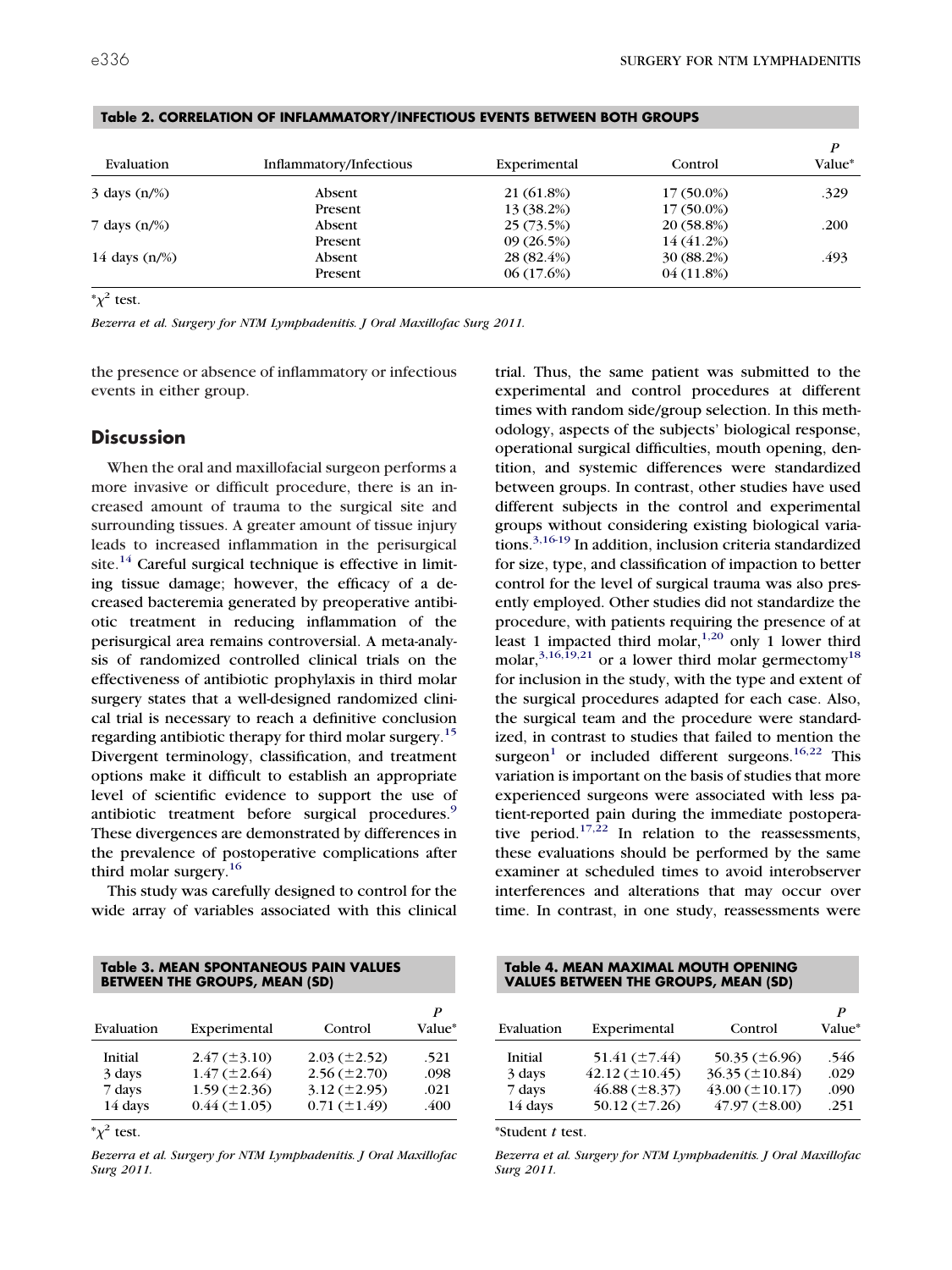|                                    |        | <b>ANTIBIOTIC PROPHYLAXIS</b><br>Table 5. LITERATURE REVIEW ABOUT INDICATION OF |                                                    |                                                 |                      |                          |                      |
|------------------------------------|--------|---------------------------------------------------------------------------------|----------------------------------------------------|-------------------------------------------------|----------------------|--------------------------|----------------------|
|                                    | Sample | Medication                                                                      | <b>Experimental</b> Group                          |                                                 | Control Group        | Prophylaxis<br>Indicates | Value                |
| Halpern and<br>Dodson <sup>1</sup> | 118    | Penicillin or clindamycin                                                       | Endovascular 1 h before surgery                    |                                                 | Placebo              | Yes                      | $\tilde{\mathrm{S}}$ |
| Lacasa et al <sup>3</sup>          | 225    | Amoxicillin + clavulanic acid                                                   | placebo after<br>Oral antibiotic<br>1 h before $+$ | Oral antibiotic<br>1 h before $+$<br>antibiotic | Placebo before/after | Yes                      | .034                 |
|                                    |        |                                                                                 |                                                    | 24/24 h, 5<br>days                              |                      |                          |                      |
| Ataoğlu et al <sup>20</sup>        | 150    | Amoxicillin + clavulanic acid                                                   | Oral antibiotic<br>1 h before                      | Oral antibiotic<br>1 h after                    | No medication        | $\frac{1}{2}$            | I                    |
| Arteagoitia et al <sup>16</sup>    | 490    | Amoxicillin + clavulanic acid                                                   | Oral antibiotic after                              |                                                 | Placebo              | Yes                      | $\frac{2}{3}$        |
| Poeschel et al <sup>19</sup>       | 288    | Amoxicillin + clindamycin<br>clavulanic acid                                    | Oral antibiotic after                              |                                                 | No medication        | $\frac{1}{2}$            | I                    |
| Capuzzi et al <sup>17</sup>        | 146    | Amoxicillin                                                                     | Oral antibiotic after                              |                                                 |                      | $\frac{1}{2}$            | I                    |
| Monaco et al <sup>18</sup>         | 141    | Amoxicillin                                                                     | Oral antibiotic after                              |                                                 | No medication        | $\frac{1}{2}$            | I                    |
|                                    |        | Bezerra et al. Surgery for NTM Lymphadentits. J Oral Maxillofac Surg 2011.      |                                                    |                                                 |                      |                          |                      |

performed by both the researcher and collaborators on average on postoperative day 7. However, the day of reassessment ranged from 5 to 14 days, variations that may permit the resolution of discrete short-term inflammatory/infectious episodes or indicate ne-glected observational evaluation.<sup>[1](#page-5-0)</sup> Others have used patients' self-evaluation to register edema.<sup>[18](#page-6-0)</sup>

The observed incidence of postoperative inflammatory/infectious events of 43.05% in our study was higher than the previously reported incidences of  $8.0\%$ <sup>[3](#page-5-13)</sup> and 12.9%.<sup>[16](#page-5-12)</sup> These differences might be because those studies classified alveolitis and surgical wound infections as inflammatory/infectious events, whereas events such as swelling and traumatic ulcers evaluated in our study were not considered as such. By choosing to exclude these other inflammatory/ infectious categories, the incidence of alveolitis and drainage of purulent material had an incidence of 7.35%, a rate lower than the previously reported rates.

Lacasa et al<sup>[3](#page-5-13)</sup> observed a clear difference in mouth opening on the third day of assessment between the group receiving pre- and postoperative antibiotic therapy and the placebo group. In the present study, antibiotic was only administered during the preoperative period, but differences in mouth opening were also observed between groups on day 3. In contrast, Poeschel et  $al<sup>19</sup>$  $al<sup>19</sup>$  $al<sup>19</sup>$  did not demonstrate significant differences in the limitation of mouth opening between groups. In our study, no significant difference in the formation of edema was observed between the groups, which agrees with the literature. $^{22}$  $^{22}$  $^{22}$ 

Alveolar osteitis and infection of the surgical field are the 2 most common postoperative complications related to third molar removal.<sup>[23](#page-6-3)</sup> Only 2 cases of alveolitis were observed in this research (2.76%). A meta-analysis reviewing 16 methodologically standardized studies reported a frequency of alveolitis of 6.2% among patients receiving some type of antibiotic prophylaxis and of 14.4% among those who did not.<sup>[15](#page-5-11)</sup> With respect to surgical wound infection, the metaanalysis demonstrated a frequency of 4.0% among patients receiving some type of antibiotic prophylaxis and  $6.1\%$  for the control group.<sup>[15](#page-5-11)</sup> In our study, surgical wound infection was observed in 3 patients of the control group (4.14%), with no significant difference compared with the experimental group.

The occurrence of alveolitis is associated with infections, surgical trauma, experience of the surgeon, smoking, contraceptive use, inadequate blood supply, and deficient oral hygiene. $^{24}$  $^{24}$  $^{24}$  In view of the standardizations and results obtained in our study, the cases of alveolitis observed are possibly related to oral hygiene deficiency or deficient blood supply in the surgical bed after surgery.

<span id="page-4-0"></span>Some investigators have reported a linear correlation between the duration of the procedure and the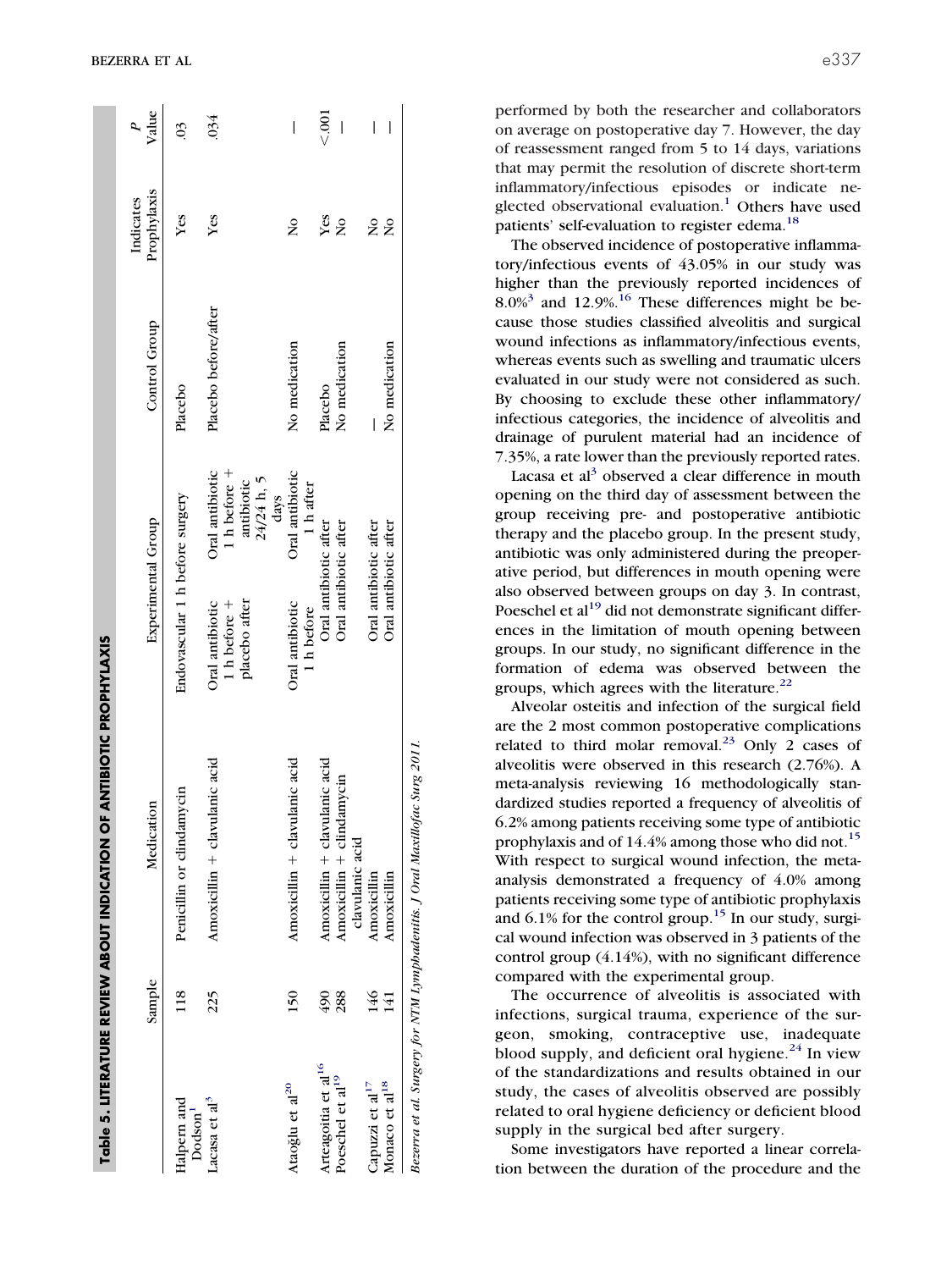incidence of infection ( $P \leq .027$ ).<sup>3,17</sup> In our clinical trial, this factor was not significantly correlated.

Standardization of the medication used was important to reduce drug-related bias. Amoxicillin is effective in reducing the incidence of alveolitis and surgi-cal wound infection.<sup>[15,25](#page-5-11)</sup> However, the dose regimen should be standardized for comparisons. This was not the case in a study in which allergic patients received a modification of the drug<sup>1</sup> but were not excluded from the study, which would have hindered methodological accuracy. In relation to the prophylactic use, preoperative administration yielded results that demonstrate its effectiveness in reducing the incidence of alveolitis. However, for surgical wound infection, it was not compatible with a significant reduction.<sup>[15](#page-5-11)</sup>

Surgical difficulties have been directly related to the occurrence of infection. Lacasa et al<sup>3</sup> affirmed that difficulty is characterized by the need for osteotomy during the surgical procedure, and it can increase the incidence of infections from 3.5% to 12.7%. However, no association has been observed between postoperative pain or edema and surgical difficulty.<sup>17</sup> In our study, osteotomy or tooth sectioning was not associated with an increased incidence of inflammatory/infectious events.

A review of studies published in the literature regarding the use of antibiotic prophylaxis [\(Table 5\)](#page-4-0) shows no consensus among results. In our study, numerical data indicated a benefit to using an antibiotic, but this could not be confirmed statistically.

The use of antibiotic prophylaxis for third molar surgery should be justified by factors other than the induction of transient bacteremia. Arteagoitia et  $al<sup>15</sup>$  $al<sup>15</sup>$  $al<sup>15</sup>$ questioned this approach and stated that patient age and the characteristics of the impacted tooth should be considered in the decision-making process of whether or not to prescribe antibiotic prophylaxis. In addition, the authors stated that prevention of 1 case of alveolitis would require the prescription of antibi-otic treatment to at least 13 patients.<sup>[15](#page-5-11)</sup>

Indiscriminate use of antibiotics increases the risk of antibiotic-related toxicity, allergic reactions, secondary infections, and bacterial resistance.<sup>19,26</sup> The prevalence of adverse events after antibiotic therapy ranges from 6% to 7%.<sup>20</sup> In one study involving 52 patients who received amoxicillin in combination with clavulanic acid after third molar surgery, 9 presented with nausea, and 21 had diarrhea. $21$  Thus, antimicrobial therapy is only indicated for surgical procedures that present a significant risk of infection<sup>7,19</sup> and in which the advantages of its use exceed the risks of undesired effects.<sup>26</sup> In cases in which the prediction of the occurrence of postoperative infectious events is not possible because the surgical procedure is traumatic and difficult, the decision of whether to use antibiotics should be made after surgery.<sup>19</sup> This approach would prevent the patient from being routinely exposed to antibiotics. Our results have

shown that the use of prophylactic antibiotics before third molar removal surgery did not significantly reduce the presence of associated inflammatory/infectious events. Thus, this therapeutic strategy does not seem to impose additional benefits to a young, healthy, adult population.

### <span id="page-5-0"></span>**References**

- 1. Halpern LR, Dodson TB: Does prophylactic administration of systemic antibiotics prevent postoperative inflammatory complications after third molar surgery? J Oral Maxillofac Surg 65:177, 2007
- <span id="page-5-1"></span>2. Chiapasco M, Cicco DE, L, et al: Side effects and complications associated with third molar surgery. Oral Surg Oral Med Oral Pathol Oral Radiol Endod 76:412, 1993
- <span id="page-5-13"></span>3. Lacasa JM, Jumenez JA, Ferra V, et al: Prophylaxis versus preemptive treatment for infective and inflammatory complications of surgical third molar removal: A randomized, doubleblind, placebo-controlled, clinical trial with sustained release amoxicillin/clavulanic acid (1000/62.5 mg). Int J Oral Maxillofac Surg 36:321, 2007
- 4. Loukota RA: The incidence of infection after third molar removal. Br J Oral Maxillofac Surg 29:336, 1991
- 5. Osborn TP, Frederickson G Jr, Small IA, et al: A prospective study of complications related to mandibular third molar surgery. J Oral Maxillofac Surg 43:767, 1985
- <span id="page-5-2"></span>6. Kaczmarzyk T, Wichlinski J, Stypulkowska J, et al: Single-dose and multi-dose clindamycin therapy fails to demonstrate efficacy in preventing infectious and inflammatory complications in third molar surgery. Int J Oral Maxillofac Surg 36:417, 2007
- <span id="page-5-3"></span>7. Piecuch JF, Arzadon J, Lieblich SE: Prophylactic antibiotics for third molar surgery: A supportive opinion. J Oral Maxillofac Surg 53:53, 1995
- <span id="page-5-5"></span><span id="page-5-4"></span>8. Thomas DW, Hill CM: An audit of antibiotic prescribing in third molar surgery. Br J Oral Maxiilofac Surg 35:126, 1997
- 9. Gutiérrez JL, Bagán JV, Bascones A, et al: Consensus document on the use of antibiotic prophylaxis in dental surgery and procedures. Av Odontoestomatol 22:69, 2006
- <span id="page-5-6"></span>10. Peterson LJ: Approach principles and prevention of dental infections, *in* Peterson LJ, Ellis E III, Hupp JR, Tucker MR (eds): Contemporary Oral and Maxillofacial Surgery (p 406, ed 1). Rio de Janeiro, Guanabara Koogan, 2000 [in Portuguese]
- <span id="page-5-7"></span>11. Blum IR: Contemporary views on dry socket (alveolar osteitis): A clinical appraisal of standardization, etiopathogenesis and management: A critical review. Int J Oral Maxillofac Surg 31: 309, 2002
- <span id="page-5-9"></span><span id="page-5-8"></span>12. Pell GJ, Gregory GT: Impacted mandibular third molars; classification and modified technique for removal. Dent Dig 39: 330, 1933
- 13. Winter GB: Principles of exodontia as applied to he impacted mandibular third molar: A complete treatise on the operative technique with clinical diagnoses and radiographic interpretations. St Louis, MO, American Medical Book Co, 1926
- <span id="page-5-10"></span>14. Kim K, Brar P, Jakubowski J, et al: The use of corticosteroids and nonsteroidal antiinflammatory medication for the management of pain and inflammation after third molar surgery: A review of the literature. Oral Surg Oral Med Oral Pathol Oral Radiol Endod 107:630, 2009
- <span id="page-5-12"></span><span id="page-5-11"></span>15. Ren YF, Malmstrom HS: Effectiveness of antibiotic prophylaxis in third molar surgery: A meta-analysis of randomized controlled clinical trials. J Oral Maxillofac Surg 65:1909, 2007
- 16. Arteagoitia I, Diez A, Barbier L, et al: Efficacy of amoxicillin/ clavulanic acid in preventing infectious and inflammatory complications following impacted mandibular third molar extraction. Oral Surg Oral Med Oral Pathol Oral Radiol Endod 100:11, 2005
- <span id="page-5-14"></span>17. Capuzzi P, Montebugnoli L, Vaccaro MA: Extraction of impacted third molars: A longitudinal prospective study on factors that affect postoperative recovery. Oral Surg Oral Med Oral Pathol Endod 77:341, 1994